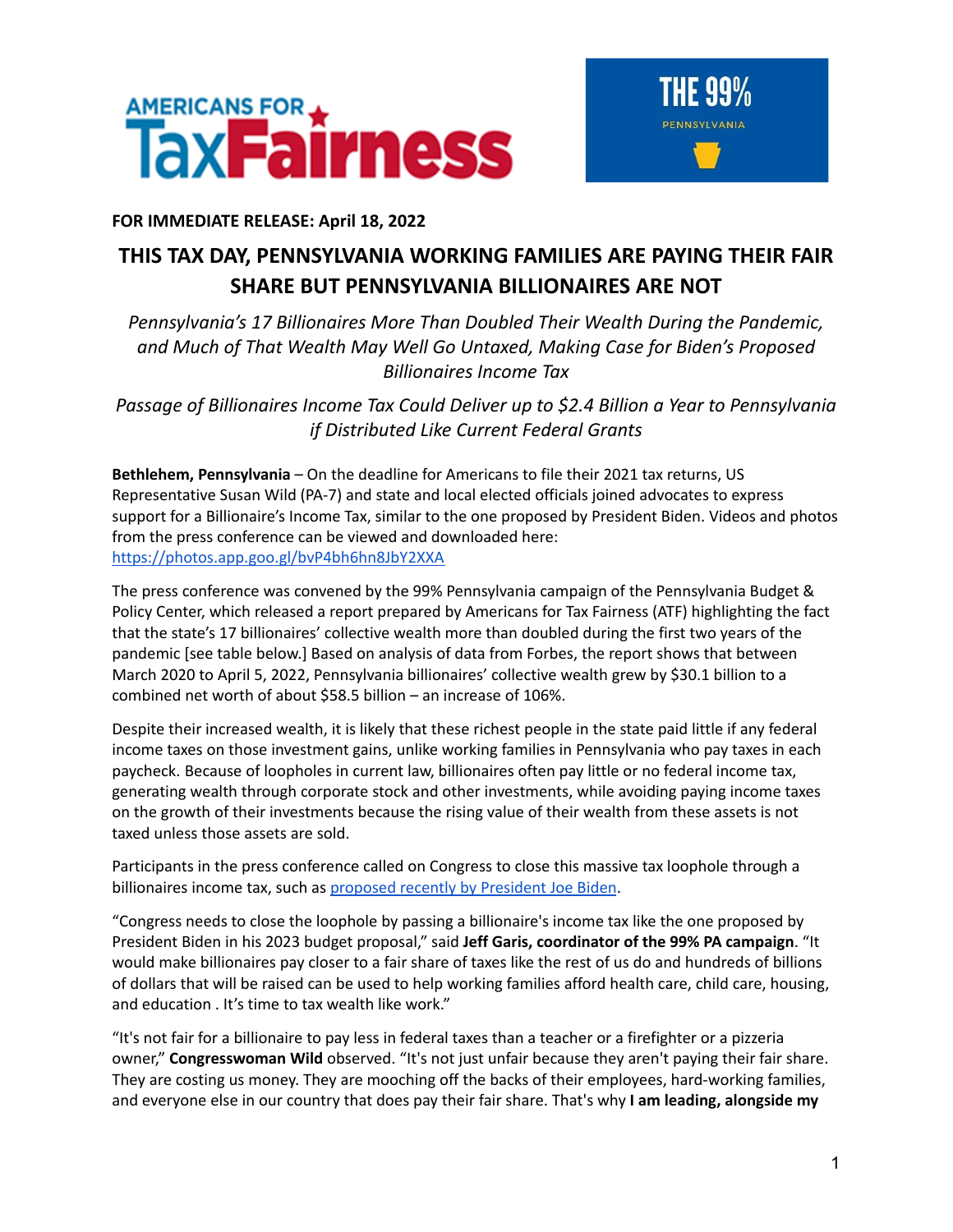**colleagues, Representatives Jamaal Bowman, Danny Davis, and Bill Pascrell, the Baby's Over Billionaires Act**. This act will require the ultra wealthy – those worth more than \$100 million – to pay their fair share by taxing the value of their investment gains every year, just like paychecks are. It will require that the IRS audit the tax filings of the ultra wealthy to ensure that they are actually paying their fair share. And it will make sure that we invest this additional revenue in hardworking families through programs that increase affordable housing, access to quality education, tax credits for parents of young children, and making sure that every child has enough food to eat."

State and local government leaders in the Lehigh Valley also voiced support for tax fairness.

"Over the past several decades, we have seen the super wealthy pay less and less of their fair share," said **Bethlehem Mayor J. William Reynolds**. "What's happened since the pandemic has just been atrocious, with a very small number of people making obscene profits, and those obscene profits are exacerbating all the struggles of working people in America. As we stand here on Tax Day, let's all commit to the idea that if we're doing our part, the billionaires should be doing their part as well."

**State Rep. Mike Schlossberg (HD-132)** also expressed support for making the wealthiest pay more: "Americans are successful when they have a robust array of public infrastructure that helps them have good quality schools, roads, bridges, and law enforcement, and that they have clean air and clean water and are supported by a federal and state and local government that gives them the tools that they need to be successful. If we ultimately want an even playing field, we need to ask those who have more to contribute more to our society. There is something so wrong with a tax system that encourages quite the opposite … I'm here today to express my support and appreciation for what the president's doing, for what Congresswoman Wild is doing, and to say that we can't stop there. We also have to bring that to the state level as well."

"Until we get a handle on making sure that everyone is actually paying their fair share, we're going to continue to have two different classes of people in our state," said **State Rep. Peter Schweyer (HD-22)**. "And let's make no bones about it: that is a policy choice. That is a decision made by elected officials in city halls, the halls of Harrisburg, and the halls of Washington DC. These are policy choices. These are the kinds of things that we can fix, but the only way we can fix it, the only way that we can actually invest in our children and make sure our senior citizens have appropriate retirement, the only way that we can do it is if we come together as a community and say it enough is enough. We need elected officials in every area of the United States that are going to prioritize tax fairness, so that everybody pays their fair share and that, together, all of us are able to do better."

**Lynn Weidner, a homecare worker in the Lehigh Valley**, expressed the frustrations felt by many underpaid essential workers: "My wages are now \$2 less than somebody would make at Taco Bell. It is really frustrating to be a healthcare worker when you know that you could walk down the street and make more selling tacos, especially when a lot of people would rather deal with food than they would with bodily fluids. And for many healthcare workers, access to healthcare is unaffordable for us. We are taking care of people, and nobody's taking care of us … I was fighting for my consumers before the pandemic, and I'll continue to fight for the funding that people with disabilities and the elderly deserve, and for the healthcare and wages that the workers deserve. We can find this money by taxing the people who are in the top 1%, who are making all that money and hoarding it. This society needs our health care workers. You need us, you praised us during the pandemic, and you called us heroes. Now put your money where your mouth is and treat us like that."

As Congress prepares to debate a package that will include some tax increases for the wealthy, Pennsylvania organizations are calling on the state's congressional delegation to take a position on